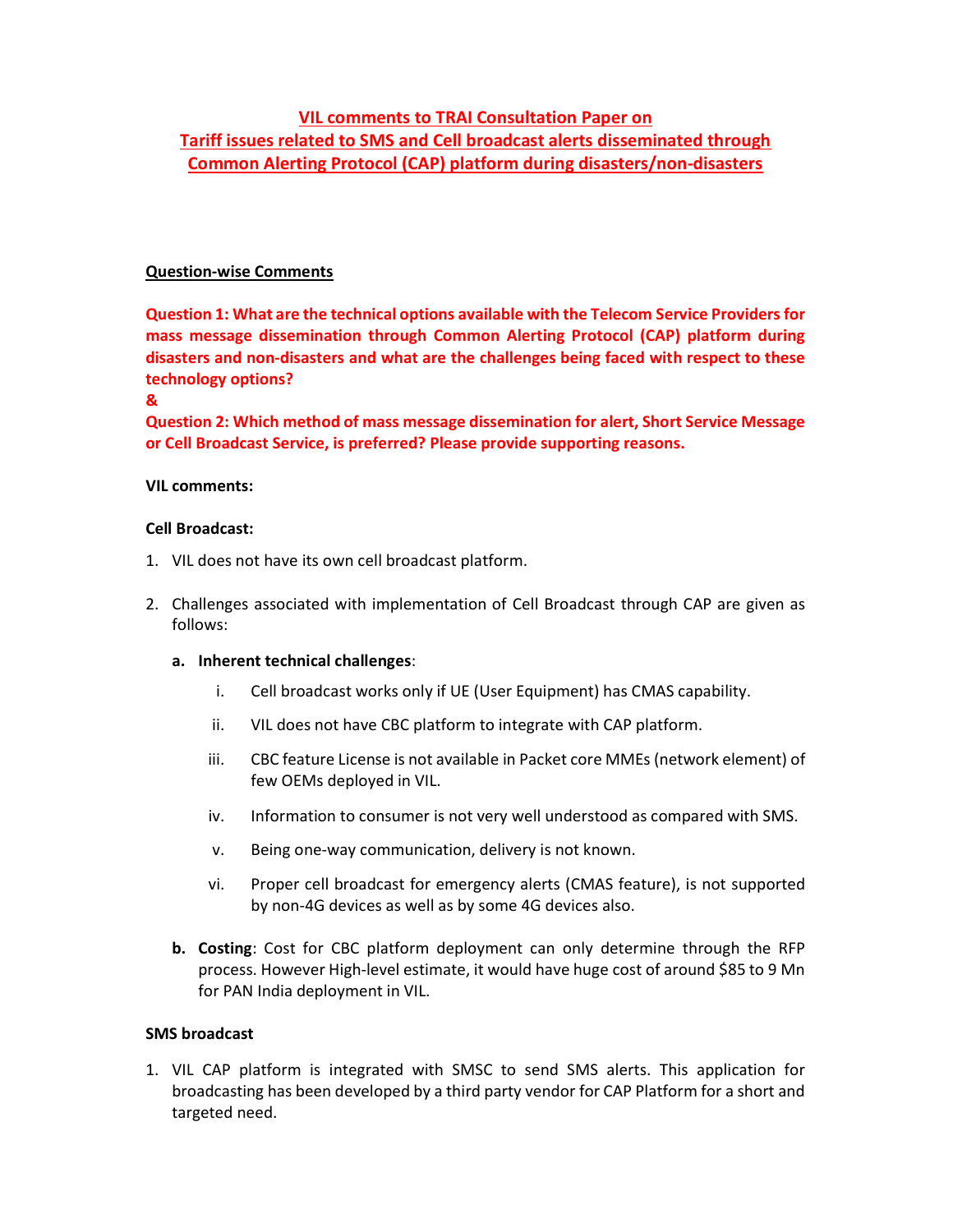- 2. Presently, the CAP platform is a standalone system and not integrated to any billing system hence, there is no commercial service offered over CAP platform through SMS dissemination modes. However, we intend to put in place commercial mechanism for SMS dissemination mode.
- 3. Due to above, so far we have not charged for SMS dissemination through CAP platform on Government's request during disasters. However, considering ever increasing requirement of disaster as well as non-disaster related messages, there is a need to have charging in place for such messages.

## 4. Challenges:

- a. As per present SMSC capacity allocated for broadcast of these alerts, SMS Broadcast can be sent to 4.5 lakhs subscribers in 15 mins. The existing disaster based SMS broadcasts through CAP platform also occupies large capacity in terms of network resource and manpower. Thus, said broadcasts should be kept minimal, to address specifically disaster alerts.
- b. It also involves lot of additional technical and manual activities, which are time consuming and manually intensive, to generate target audience MSISDNs for the said broadcast, feed the same to CAP platform for dissemination and manage such requests through offline channels. The activity requires a dip in the vast VLR dump which takes minimum 7-8 hours for even downloading the dump, post which the cell ID is fetched and then the MSISDNs are mapped against these cell IDs. Post mapping, files require processing and generation of ALERT SMS for sending to the subscribers.

## Preferred mode of Alert dissemination

- 1. Besides, points mentioned above, SMS is well understood by end consumers, Cell based broadcast doesn't add any significant value to the alert systems for disaster management, besides other technical challenges including it being handset dependent.
- 2. Keeping all above in view, SMS broadcast is the preferred mode of alert dissemination during disaster or even for non-disaster related alerts.

## Question 3: What is the success rate in delivery of messages in each of the methods adopted by the operators for dissemination of messages to the masses? Please provide details.

## VIL comments:

- 1. On an average, current Success Rate is 99%, as all the SMSs are delivered to the SMSC by the CAP platform and 1% of the SMS failure observed due to Subscriber and Network issues.
- 2. VIL does not have cell broadcast platform hence, no comments can be provided on its success rate.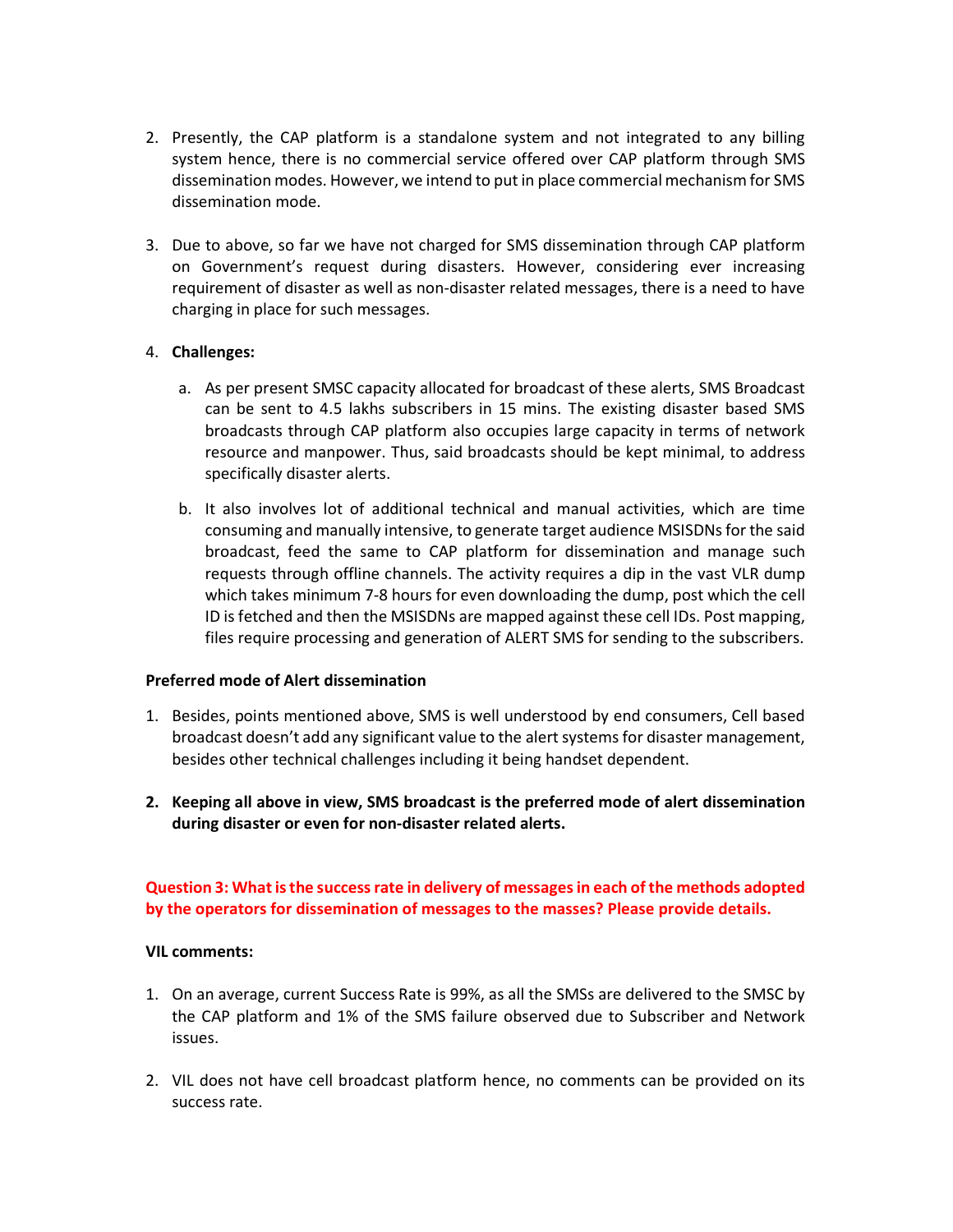Question 4: What are the challenges related to customer end devices that may arise due to Cell Broadcast Service? If so, what are they and what is the extent (total number as well as percentage) of such cases encountered so far? In case an operator has first-hand experience, then the same may be shared with facts.

### VIL comments:

- 1. VIL does not have cell broadcast platform.
- 2. The key challenge related to cell broadcast is the handset compatibility. For Cell broadcast services, the customer's handset specifications should support CMAS capability. Also the presentation of the message may vary depending upon the handset device.
- 3. Proper cell broadcast for emergency alerts (CMAS feature), is not supported by non-4G devices as well as by some 4G devices also.
- 4. Presentation of cell broadcast to consumer and its understanding would be a substantial challenge, as compared to SMS which is very well understood by consumers.

Question 5: Is there a need for an elaborate tariff fixation exercise for CAP messages? In the alternative, would it be better from the perspective of ease of regulation to keep all categories of alerts/ messages given in paragraph 2.6 above including those at categories (i),(ii) and (iv) thereof, free of charge? Is keeping all CAP alerts/ messages free of charge an economically prudent and viable option?

### &

Question 6: If answer to the question number 5 is No, then whether the service SMS charges of up to Rs 0.05 (up to five paise) as mentioned at Regulation 35 of TCCCPR 2018 be adopted for SMS/Cell Broadcast alerts/ messages sent through CAP platform?

### &

Question 7: What tariffs should be charged by TSPs for SMS and Cell Broadcast alerts/ messages under category (i), (ii) & (iv) as given at paragraph 2.6 above, in case SMS charges of up to Rs 0.05 (up to five paise) as mentioned at Regulation 35 of TCCCPR 2018 is not to be adopted?

### &

Question 9: What methodology should be adopted to do the costing of the Cell Broadcast alerts/ messages? What are the cost items which should be factored in? Please provide supporting reasons.

## VIL comments:

1. For doing a separate tariff fixation exercise, it would require a detailed and in-depth analysis for the same, for arriving at providing comments on methodology. This will take time and would neither commensurate the need which is sudden and immediate, nor the volume of traffic expected to be disseminated.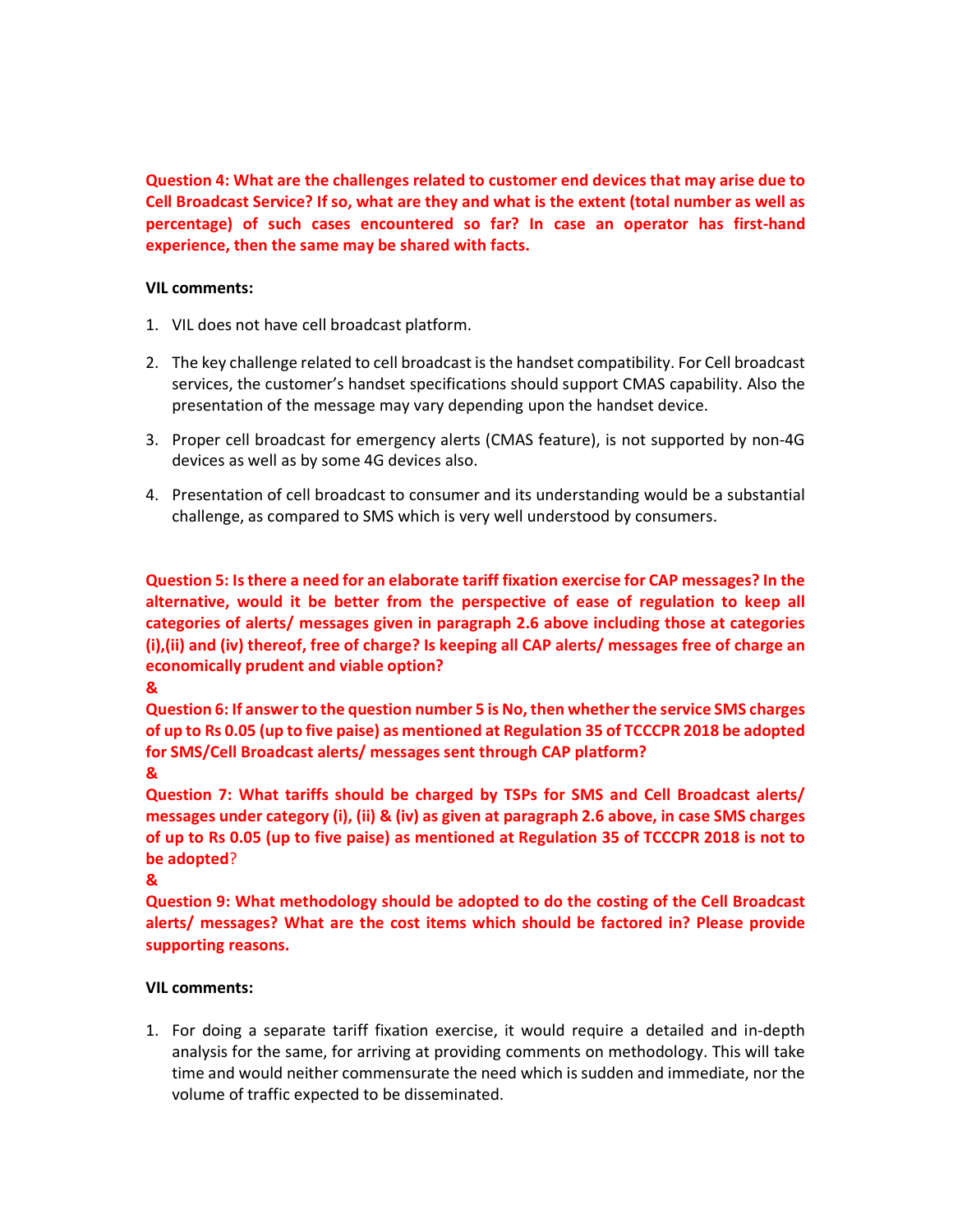- 2. The costing would require detailed and in-depth analysis of different costs elements viz (a) One time cost: Platform cost + Platform software license cost + network License cost (2g/3g/4g/5g) + Integration cost; (b) Recurring cost: Platform maintenance cost+ man power+ License renewal cost.
- 3. Further, the costing & Pricing will also depend on the frequency of the messages being disseminated on a daily basis as configurations, capabilities and capacities may change depending upon the frequency/volumes/number of entities sending it/geographies etc.
- 4. Also, VIL does not have its own CAP platform for Cell broadcast. For SMS dissemination also, there are different activities both technical and manual which are involved in a SMS dissemination through CAP platform.
- 5. We again reiterate that presently, it is not part of our commercial offering and considering the disadvantages of cell broadcast, there is neither a need to mandate it nor a need to regulate/fix any tariff for the same.
- 6. Hence, there is no need of a separate tariff fixation exercise for CAP messages.
- 7. For these alerts, there are substantial additional technical and manual activities in case of dissemination of SMS alerts through CAP platforms and volumes are very low as compared with other commercial offerings over SMS thus, there should be mechanism for reimbursement through tariffs.
- 8. For fixation of the tariff for CAP messages through SMS dissemination, we would like to recommend that there is already a service SMS charge defined by the Authority through the TCCCP Regulation 2018 i.e. Rs 0.05 per SMS + Rs 0.02 SMS termination charge, which should be used for fixing the tariff for non-disaster SMS (i.e. which are not specific to a disaster or its handling) through CAP platforms.
- 9. Further, during disaster there is significant cost escalation in running the network and said services therefore, we recommend the Authority to put in place tariff/reimbursement of SMS termination charge (i.e. Rs 0.02/SMS) for disaster specific SMS alerts sent through CAP platform.
- 10. Additionally, for Cell Broadcast alerts we would like to mention as follows:
	- a. We would like to mention here about the practice recently adopted by one of the state government wherein they have given a contract with one of the CBC platform agency to reach out to the masses during disasters.
	- b. The Andhra Pradesh government has given the contract to Celltick (an entity) to deploy CBC platform for disaster alerts for AP circle. The company has tied up with VIL and has signed a commercial contract, to integrate Celltick's platform with VIL RAN network.